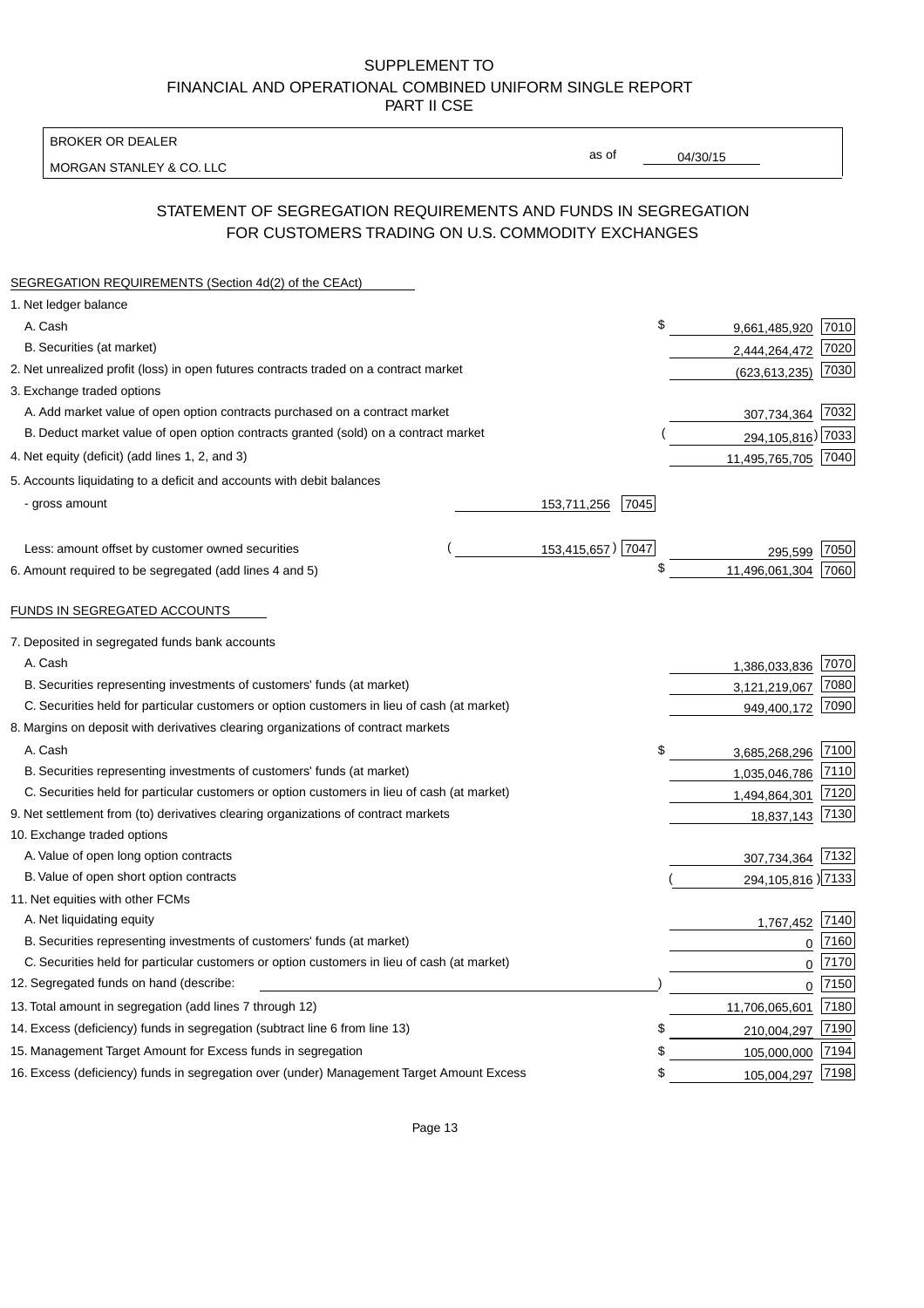| <b>BROKER OR DEALER</b>                                                              | as of                                  |          |                  |
|--------------------------------------------------------------------------------------|----------------------------------------|----------|------------------|
| MORGAN STANLEY & CO. LLC                                                             |                                        | 04/30/15 |                  |
| STATEMENT OF SEGREGATION REQUIREMENTS AND FUNDS IN SEGREGATION                       | FOR CUSTOMERS' DEALER OPTIONS ACCOUNTS |          |                  |
| 1. Amount required to be segregated in accordance<br>with Commission regulation 32.6 |                                        | \$       | 0<br>7200        |
| 2. Funds in segregated accounts                                                      |                                        |          |                  |
| A. Cash                                                                              | \$<br>7210<br><sup>0</sup>             |          |                  |
| B. Securities (at market)<br>C. Total                                                | 0 7220                                 |          | 7230<br>$\Omega$ |
| 3. Excess (deficiency) funds in segregation                                          |                                        |          |                  |
| (subtract line 2.C from line 1)                                                      |                                        |          | 0 7240           |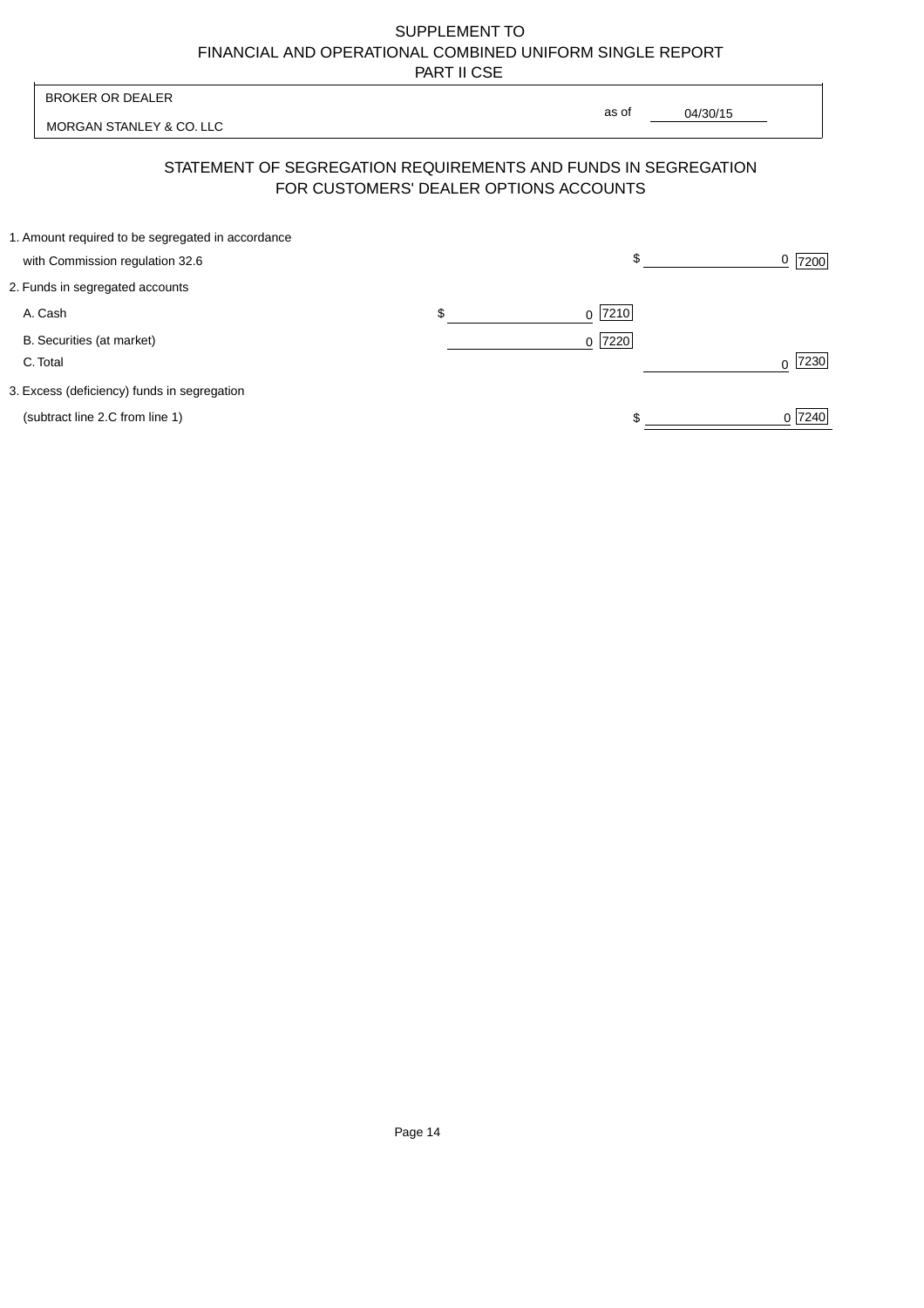PART II CSE

| BROKER OR DEALER         |       |          |
|--------------------------|-------|----------|
| MORGAN STANLEY & CO. LLC | as of | 04/30/15 |
|                          |       |          |

### STATEMENT OF SECURED AMOUNTS AND FUNDS HELD IN SEPARATE ACCOUNTS PURSUANT TO COMMISSION REGULATION 30.7

#### FOREIGN FUTURES AND FOREIGN OPTIONS SECURED AMOUNTS

| 1. Net ledger balance - Foreign Futures and Foreign Option Trading - All Customers<br>A. Cash<br>\$<br>2,459,456,305<br>B. Securities (at market)<br>1,172,052,608<br>2. Net unrealized profit (loss) in open futures contracts traded on a foreign board of trade<br>(172, 226, 691)<br>3. Exchange traded options<br>A. Market value of open option contracts purchased on a foreign board of trade<br>28,979,218<br>B. Market value of open contracts granted (sold) on a foreign board of trade<br>(22, 118, 799)<br>4. Net equity (deficit) (add lines 1. 2. and 3.)<br>\$<br>3,466,142,641<br>5. Accounts liquidating to a deficit and accounts with<br>7351<br>debit balances - gross amount<br>81,379,737<br>80,002,519) 7352<br>Less: amount offset by customer owned securities<br>1,377,218<br>\$<br>6. Amount required to be set aside as the secured amount - Net Liquidating Equity Method (add lines 4 and 5)<br>3,467,519,859<br>7. Greater of amount required to be set aside pursuant to foreign jurisdiction (above) or line 6.<br>\$<br>3,467,519,859 | Amount required to be set aside pursuant to law, rule or regulation of a foreign government<br>or a rule of a self-regulatory organization authorized thereunder |  |  | \$<br>0 | 7305 |
|---------------------------------------------------------------------------------------------------------------------------------------------------------------------------------------------------------------------------------------------------------------------------------------------------------------------------------------------------------------------------------------------------------------------------------------------------------------------------------------------------------------------------------------------------------------------------------------------------------------------------------------------------------------------------------------------------------------------------------------------------------------------------------------------------------------------------------------------------------------------------------------------------------------------------------------------------------------------------------------------------------------------------------------------------------------------------|------------------------------------------------------------------------------------------------------------------------------------------------------------------|--|--|---------|------|
|                                                                                                                                                                                                                                                                                                                                                                                                                                                                                                                                                                                                                                                                                                                                                                                                                                                                                                                                                                                                                                                                           |                                                                                                                                                                  |  |  |         |      |
|                                                                                                                                                                                                                                                                                                                                                                                                                                                                                                                                                                                                                                                                                                                                                                                                                                                                                                                                                                                                                                                                           |                                                                                                                                                                  |  |  |         | 7315 |
|                                                                                                                                                                                                                                                                                                                                                                                                                                                                                                                                                                                                                                                                                                                                                                                                                                                                                                                                                                                                                                                                           |                                                                                                                                                                  |  |  |         | 7317 |
|                                                                                                                                                                                                                                                                                                                                                                                                                                                                                                                                                                                                                                                                                                                                                                                                                                                                                                                                                                                                                                                                           |                                                                                                                                                                  |  |  |         | 7325 |
|                                                                                                                                                                                                                                                                                                                                                                                                                                                                                                                                                                                                                                                                                                                                                                                                                                                                                                                                                                                                                                                                           |                                                                                                                                                                  |  |  |         |      |
|                                                                                                                                                                                                                                                                                                                                                                                                                                                                                                                                                                                                                                                                                                                                                                                                                                                                                                                                                                                                                                                                           |                                                                                                                                                                  |  |  |         | 7335 |
|                                                                                                                                                                                                                                                                                                                                                                                                                                                                                                                                                                                                                                                                                                                                                                                                                                                                                                                                                                                                                                                                           |                                                                                                                                                                  |  |  |         | 7337 |
|                                                                                                                                                                                                                                                                                                                                                                                                                                                                                                                                                                                                                                                                                                                                                                                                                                                                                                                                                                                                                                                                           |                                                                                                                                                                  |  |  |         | 7345 |
|                                                                                                                                                                                                                                                                                                                                                                                                                                                                                                                                                                                                                                                                                                                                                                                                                                                                                                                                                                                                                                                                           |                                                                                                                                                                  |  |  |         |      |
|                                                                                                                                                                                                                                                                                                                                                                                                                                                                                                                                                                                                                                                                                                                                                                                                                                                                                                                                                                                                                                                                           |                                                                                                                                                                  |  |  |         |      |
|                                                                                                                                                                                                                                                                                                                                                                                                                                                                                                                                                                                                                                                                                                                                                                                                                                                                                                                                                                                                                                                                           |                                                                                                                                                                  |  |  |         | 7354 |
|                                                                                                                                                                                                                                                                                                                                                                                                                                                                                                                                                                                                                                                                                                                                                                                                                                                                                                                                                                                                                                                                           |                                                                                                                                                                  |  |  |         | 7355 |
|                                                                                                                                                                                                                                                                                                                                                                                                                                                                                                                                                                                                                                                                                                                                                                                                                                                                                                                                                                                                                                                                           |                                                                                                                                                                  |  |  |         | 7360 |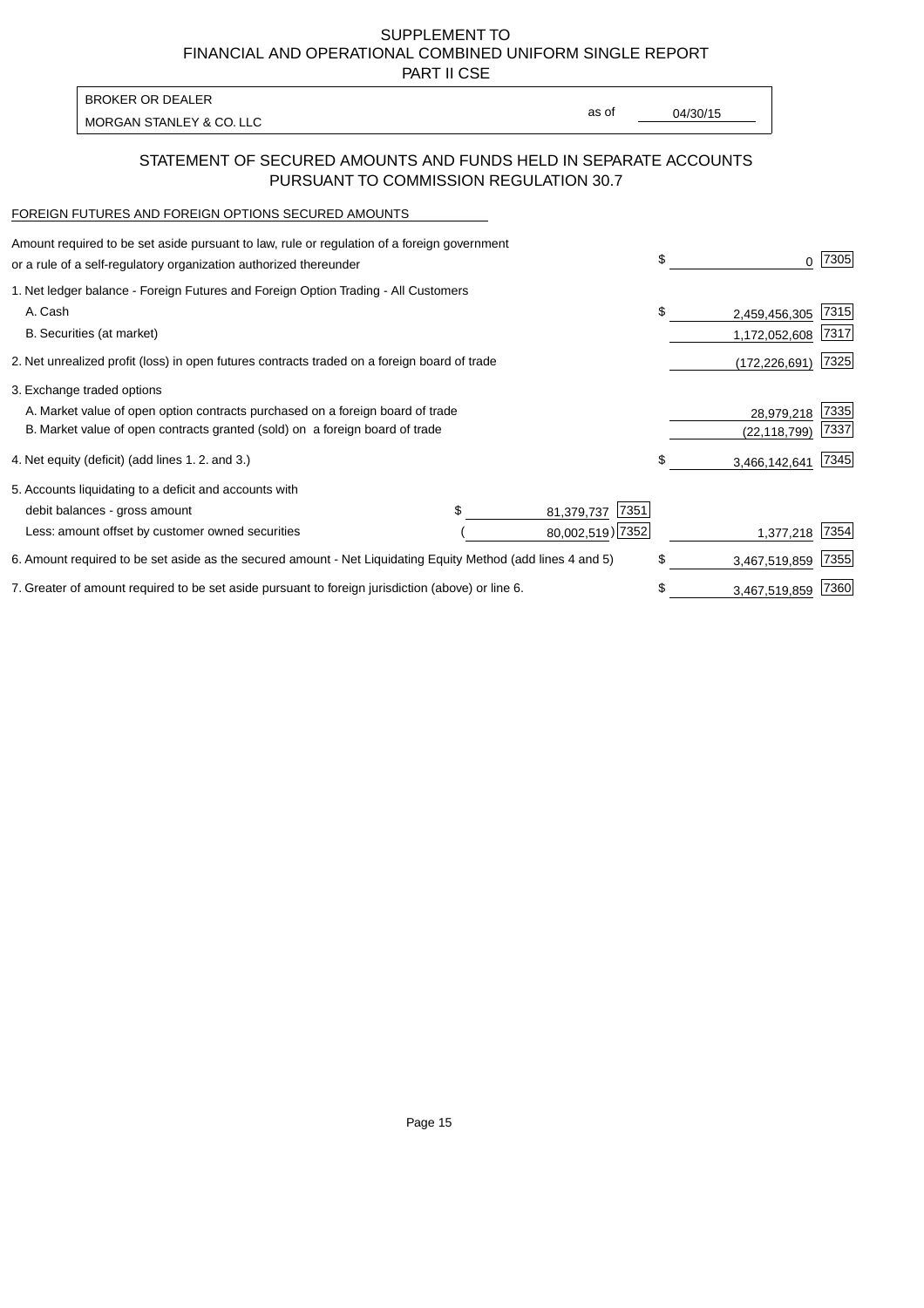BROKER OR DEALER

MORGAN STANLEY & CO. LLC

04/30/15

as of

# STATEMENT OF SECURED AMOUNTS AND FUNDS HELD IN SEPARATE ACCOUNTS PURSUANT TO COMMISSION REGULATION 30.7

#### FUNDS DEPOSITED IN SEPARATE REGULATION 30.7 ACCOUNTS

| 1. Cash in banks                                                                       |                                |                    |
|----------------------------------------------------------------------------------------|--------------------------------|--------------------|
| A. Banks located in the United States                                                  | \$<br>85,844,848 7500          |                    |
| B. Other banks qualified under Regulation 30.7                                         |                                |                    |
| 7510<br>Name(s):<br>0                                                                  | 127,095,132 7520 \$            | 212,939,980 7530   |
| 2. Securities                                                                          |                                |                    |
| A. In safekeeping with banks located in the United States                              | \$<br>912,513,294 7540         |                    |
| B. In safekeeping with other banks qualified under Regulation 30.7                     |                                |                    |
| 7550<br>Name(s):<br>0                                                                  | $0$   $7560$                   | 912,513,294 7570   |
| 3. Equities with registered futures commission merchants                               |                                |                    |
| A. Cash                                                                                | \$<br>$0$ 7580                 |                    |
| <b>B.</b> Securities                                                                   | $0$ 7590                       |                    |
| C. Unrealized gain (loss) on open futures contracts                                    | 0 7600                         |                    |
| D. Value of long option contracts                                                      | $0$ 7610                       |                    |
| E. Value of short option contracts                                                     | $0$ ) 7615                     | 0 7620             |
| 4. Amounts held by clearing organizations of foreign boards of trade                   |                                |                    |
| <u> 1989 - Johann Barbara, martxa alemaniar a</u><br>7630<br>Name(s):                  |                                |                    |
| A. Cash                                                                                | \$<br>0 7640                   |                    |
| <b>B.</b> Securities                                                                   | $0$ 7650                       |                    |
| C. Amount due to (from) clearing organizations - daily variation                       | $0$ 7660                       |                    |
| D. Value of long option contracts                                                      | 0 7670                         |                    |
| E. Value of short option contracts                                                     | $_0$ ) 7675                    | $0^{7680}$         |
| 5. Amounts held by members of foreign boards of trade                                  |                                |                    |
| Name(s):<br>7690<br>0                                                                  |                                |                    |
| A. Cash                                                                                | \$<br>2,062,968,060 7700       |                    |
| <b>B.</b> Securities                                                                   | 659,529,314 7710               |                    |
| C. Unrealized gain (loss) on open futures contracts                                    | (172,237,746) 7720             |                    |
| D. Value of long option contracts                                                      | 28,979,218 7730                |                    |
| E. Value of short option contracts                                                     | (22,118,799) <sup>)</sup> 7735 | 2,557,120,047 7740 |
| 6. Amounts with other depositories designated by a foreign board of trade              |                                |                    |
| 7750<br>Name(s):<br>0                                                                  |                                | $0$ 7760           |
|                                                                                        |                                | 0 7765             |
| 8. Total funds in separate section 30.7 accounts                                       | \$                             | 3,682,573,321 7770 |
| 9. Excess (deficiency) set Aside Funds for Secured Amount (subtract Line 7 Secured     |                                |                    |
| Statement page 15 from Line 8)                                                         | \$                             | 215,053,462 7380   |
| 10. Management Target Amount for Excess funds in separate section 30.7 accounts        | \$                             | 105,000,000 7780   |
| 11. Excess (deficiency) funds in separate 30.7 accounts over (under) Management Target | \$                             | 110,053,462 7785   |